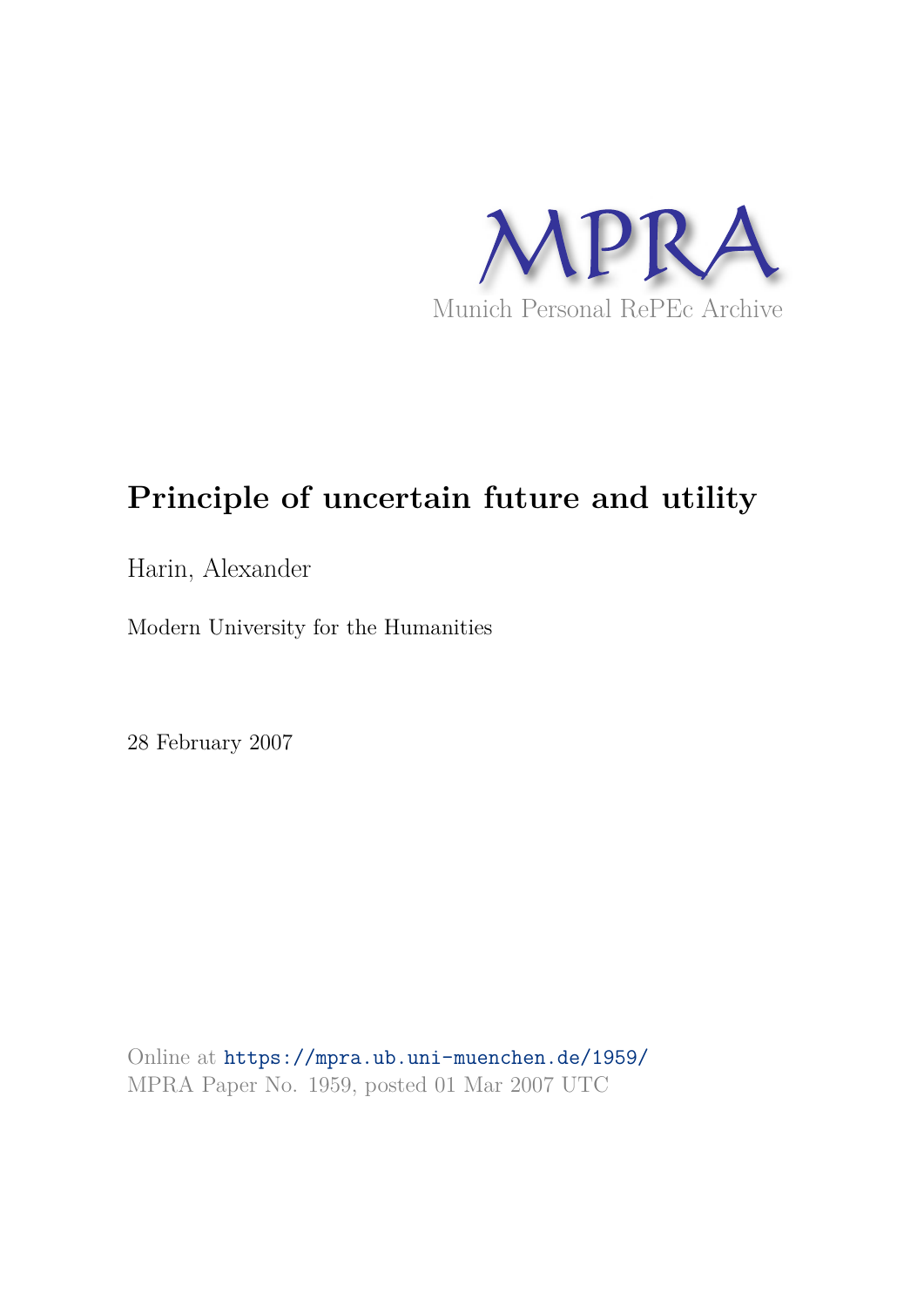# **Principle of uncertain future and utility**

# Alexander Harin

The principle of uncertain future: the probability of a future event contains a degree of (hidden) uncertainty. As a result, this uncertainty (in a sense, similar to vibrations, fluctuations) pushes the probability value back from the bounds to the middle of its range (from  $\sim$ 100% and  $\sim$ 0% to the middle probability values). In other words, the real values of high probabilities are lower than the preliminarily determined ones. Conversely, the real values of low probabilities are higher than the preliminarily determined ones. This result provides the uniform solution of a number of fundamental problems: the underweighting of high and the overweighting of low probabilities, the Allais paradox, risk aversion, loss aversion, the Ellsberg paradox, the equity premium puzzle, etc. The principle and its consequences can be applied in the fields of banking, investment, insurance, trade, industry, planning and forecasting. Explanations of the principle and examples of solution of three types of basic utility problems are provided.

# **Contents**

| 0.1<br>0.2                                                             | $\boldsymbol{2}$<br>3   |
|------------------------------------------------------------------------|-------------------------|
|                                                                        | 4                       |
|                                                                        | $\overline{\mathbf{4}}$ |
| 1.1. General principle of uncertain future                             |                         |
| 1.2. Specific principle of uncertain future                            |                         |
| 1.2.1. Example                                                         |                         |
| 1.3. Miscellaneous                                                     |                         |
| 1.4. Analysis of the specific principle                                |                         |
| 1.4.1. Mathematical expression of the principle                        |                         |
| 1.4.2. First consequence                                               |                         |
| 1.4.3. First hypothesis                                                |                         |
| 1.4.4. Example                                                         |                         |
|                                                                        | 10                      |
| 2.1. General                                                           |                         |
| 2.2. Allais paradox, risk aversion, overweighting of low probabilities |                         |
| 2.2.1. First type of results. High probabilities                       |                         |
| 2.2.2. Second type of results. Gains and losses                        |                         |
| 2.2.3. Third type of results. Low probabilities                        |                         |
| 2.3. Universality and uniformity of the approach of the principle      |                         |
|                                                                        | 13                      |
| 3.1. This paper                                                        |                         |
| 3.2. Arrangements' infringements                                       |                         |
| 3.2.1. Definitions                                                     |                         |
| 3.2.2. Hypotheses. First results. Applications                         |                         |
| 3.2.3. Analogies                                                       |                         |
|                                                                        | 15                      |
|                                                                        | 15                      |
|                                                                        | 16                      |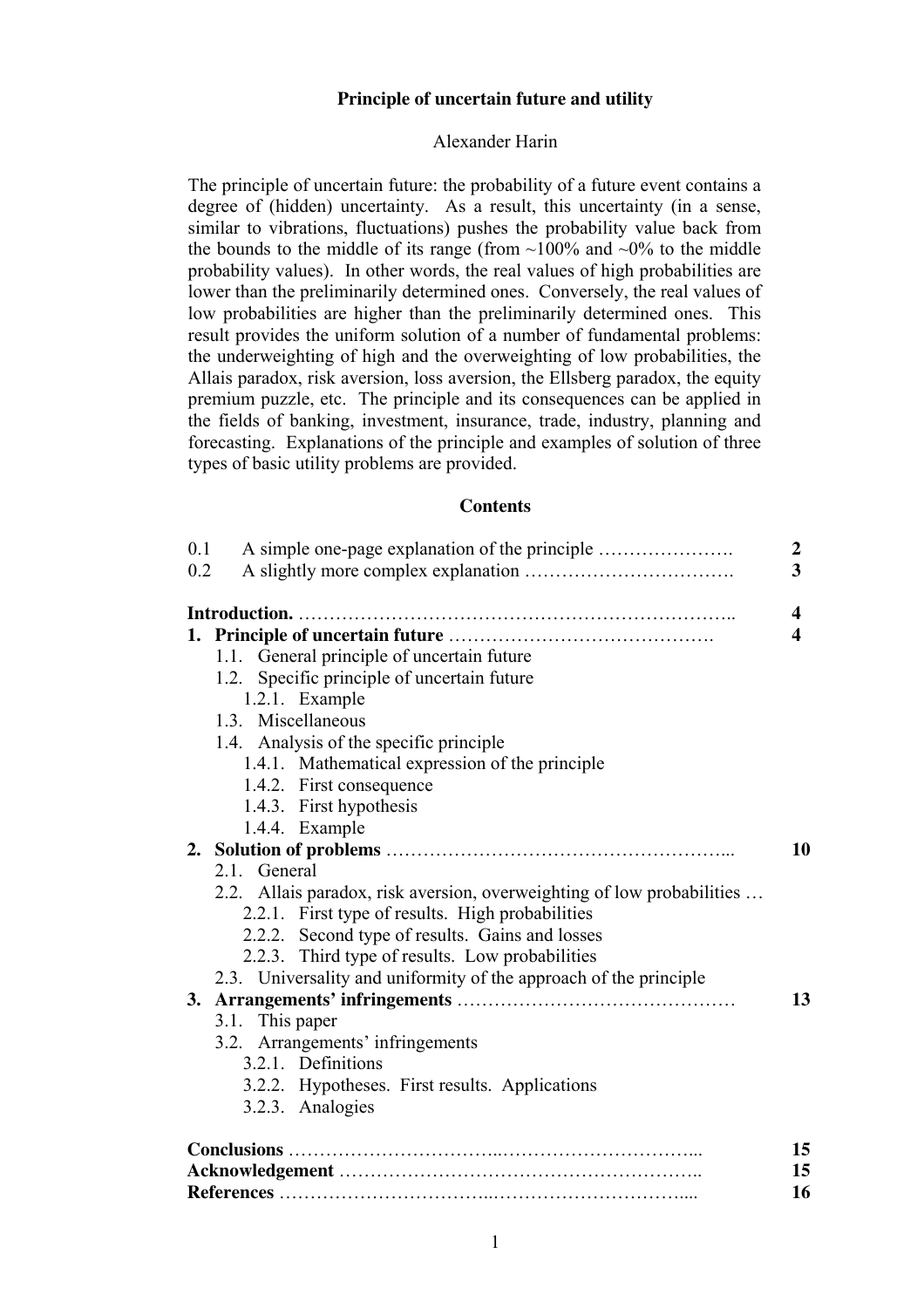#### **0.1. A simple one-page explanation of the principle of uncertain future**

## Problems

The well-determined but unexplained facts are:

"When valuing risky prospects, people typically overweight small probabilities and underweight large probabilities." (Fehr-Duda et al 2006)

These facts give rise to a number of problems including the Allais paradox, risk aversion, the equity premium puzzle, the explanation of the shape of the probability weighting function along with other unsolved problems.

# The principle of uncertain future

The probability (*P*) of a future event contains a degree (*∆P*) of uncertainty

 $P \sim P_{preliminary determined} \pm \Delta P$ 

in comparison with the preliminary precisely determined probability (*Ppreliminary determined*).

# The repulsion from a (rigid) bound of range

The probability value ranges from 0% to 100%. The value of probability cannot be less than 0% or more than 100% (The bounds of the range are, in a sense, similar to rigid walls).

Because of this, the uncertainty pushes the probability value back from the bounds to the middle of the range (in a sense, similar to the action of vibrations, fluctuations).

#### For example

Suppose we wish to test the probability values, which are very close (but not equal) to 0% or 100%. For example, we choose 1% or 99%.

Suppose the uncertainty value (*∆P)* is essentially more than the distance of the probability value from the bound. For example, *∆P =* 10%.

Then, evidently, (if we make the test as if there is no uncertainty) the mean distance of the probability value from the bound cannot be as small as 1% (if the uncertainty value is 10%).

Generally, the mean distance of the probability value from the bound cannot be considerably less than the uncertainty value.

Thus, the mean value of probability (*Preal mean*) cannot be as low as 1%. It cannot be as high as 99% also.

#### Solution of the problems

So, in the above example, denoting the real mean value of probability, which value is near 100% as *Phigh real mean*, the real mean value of probability, which value is near 0% as *Plow real mean* and the preliminary precisely determined probability as (*Ppreliminary determined*) we obtain

> *Phigh real mean < Ppreliminary determined Plow real mean > Ppreliminary determined*

Accordingly, the above problems can be solved.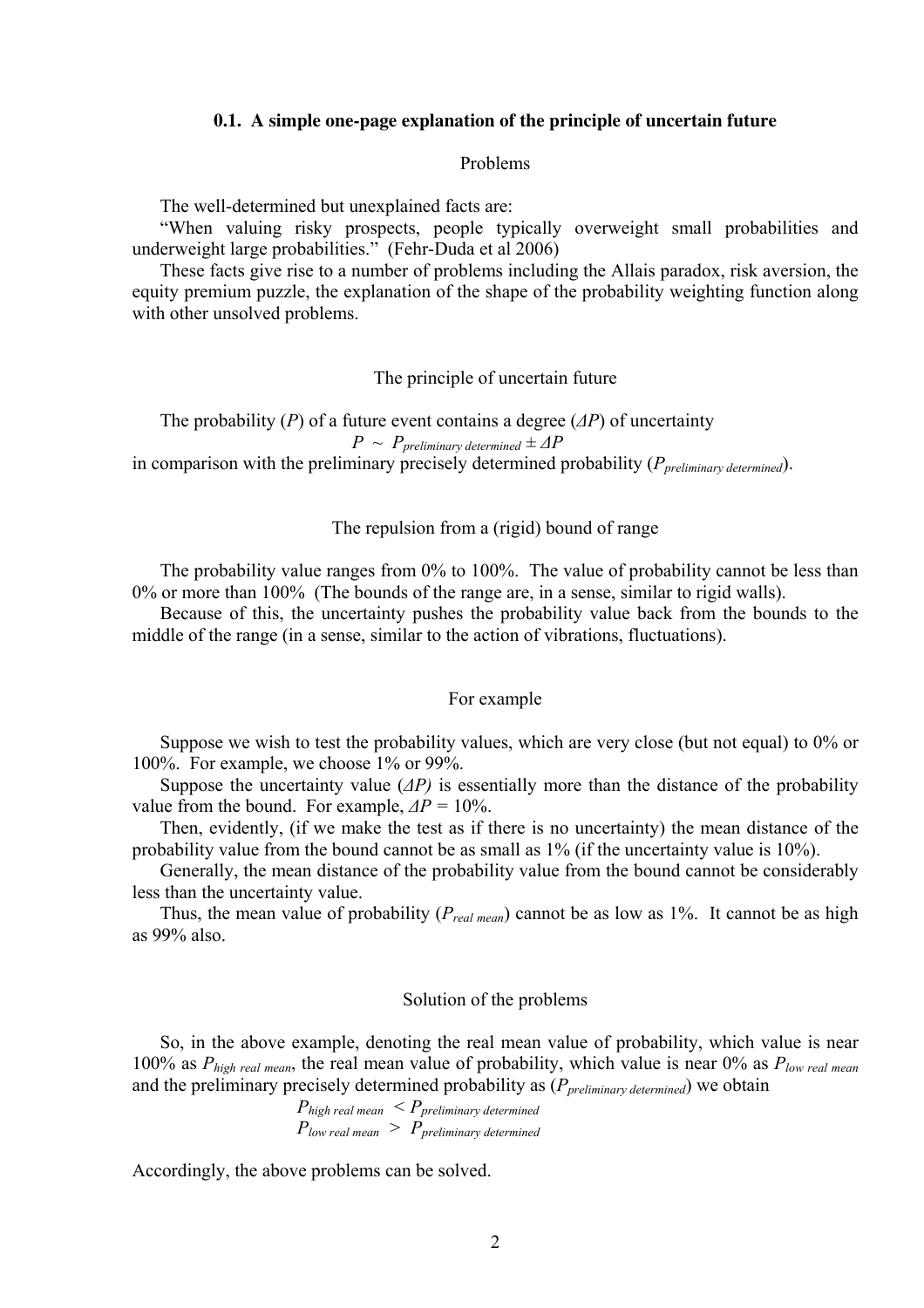## **0.2. A slightly more complex explanation**

#### Problems

The well-determined but unexplained facts are:

For positive (gains) risky prospects, people typically overweight low probabilities but underweight high probabilities. For negative (losses) risky prospects, people typically underweight low probabilities but overweight high probabilities.

These facts give rise to a number of unsolved fundamental problems.

## The principle of uncertain future

The probability (*P*) of a future event contains a degree (*∆P*) of uncertainty  $P \sim P_{preliminary determined} \pm \Delta P$ in comparison with the preliminary exactly determined probability (*Ppreliminary determined*).

The repulsion from a (rigid) bound of range

The probability value ranges from 0% to 100%. The value of probability cannot be less than 0% or more than 100% (The bounds of the range are, in a sense, similar to rigid walls).

Because of this, the uncertainty (in a sense, similar to vibrations, fluctuations) pushes the probability value back from the bounds of the range to the direction of the middle of the range.

# For example

Suppose we wish to test the probability values, which are very close (but not equal) to 0% or 100%. For example, we select 1% or 99%.

Suppose the uncertainty value (*∆P)* is essentially more than the distance of the probability value from the bound. For example,  $\Delta P = 10\%$ .

Then, evidently, (if we make the test as if there is no uncertainty) the mean distance of the probability value from the bound cannot be as small as 1% (if the uncertainty value is 10%).

Generally, the mean distance of the probability value from the bound cannot be considerably less than the uncertainty value.

Therefore, the mean value of probability (*Preal mean*) cannot be as low as 1%. It cannot be as high as 99% also.

#### Solution of the problems

So, in the above example, denoting the real mean value of probability, which value is near 100% as *Phigh real mean*, we obtain

 *Phigh real mean < Ppreliminary determined* Denoting the (positive) value of gain as  $G$  and the (negative) value of loss as  $-G$ , we obtain  $G \times P_{h,i}$   $\leq G \times P_{h,i}$ 

$$
-G \times P_{high\ real\ mean} > -G \times P_{preliminary\ determined}
$$

- the underweight of high probabilities gains and the overweight of high probabilities losses.

Denoting the mean value of probability, which value is near 0% as *Plow real mean* we obtain

$$
P_{low\ real\ mean}\ >\ P_{preliminary\ determined}
$$

$$
G \times P_{low\ real\ mean} > G \times P_{preliminary\ determined}
$$

-*G × Plow real mean < -G × Ppreliminary determined*

- the overweight of low probabilities gains and the underweight of low probabilities losses. Thus, the above problems can be solved.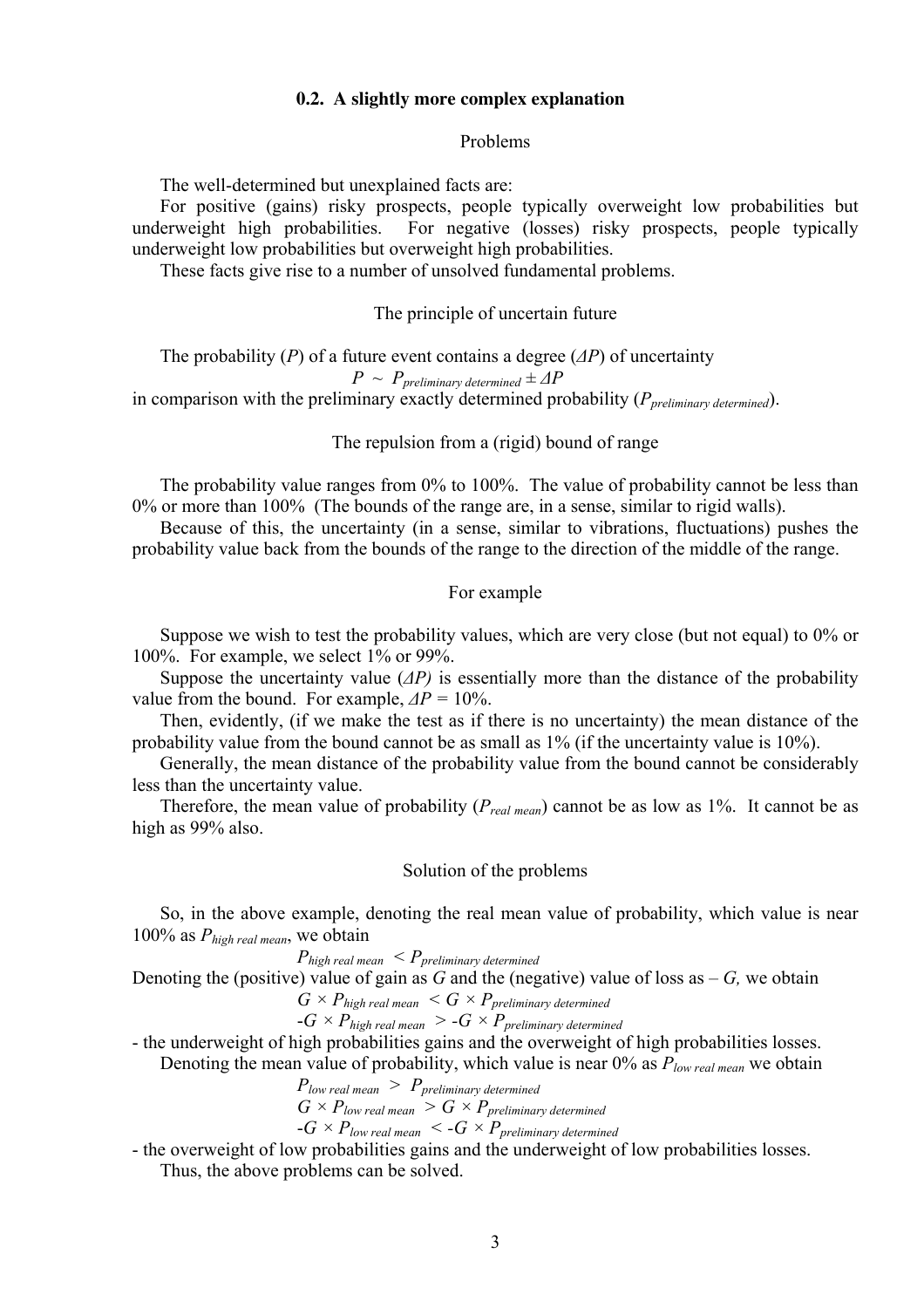## **Introduction**

The final statement of Hey and Orme (1994) was "... we are tempted to conclude by saying that our study indicates that behavior can be reasonably well modeled (to what might be termed a "reasonable approximation") as "expected utility plus noise." Perhaps we should now spend some time thinking about the noise, rather than about even more alternatives to expected utility?" Harin (2005), Harin (2006) and this paper renew, generalize and develop this statement.

#### **1. Principle of uncertain future**

1.1. General principle of uncertain future

Future events may be considered as, at least partially, uncertain.

This uncertainty or partial uncertainty may be invisible or imperceptible. It may be crucial. In any case, the overwhelming majority of future events contain, at least a part of uncertainty. In a simple form this principle may sound like:

Future events contain (at least) a degree of uncertainty.

# 1.2. Specific principle of uncertain future

The specific principle of uncertain future emphasizes one of uncertain aspects of future events, namely probability. It states probabilities of future events are, to some extent, uncertain. This extent may be invisible, imperceptible. It may be considerable, even crucial. In any case, the overwhelming majority of future events contain, at least, a degree of uncertainty. In a simple form this principle may sound like:

The probability of every future event contains (at least) a degree of (hidden) uncertainty.

# 1.2.1. Example

Suppose Mr. Somebody offers you a prize. The choice is either a guaranteed prize or one of a lottery. The lottery prize has value which is greater and the probability which is less than those of the guaranteed one. The mean values to win the lottery and guaranteed prizes are equal to each other. The probability to win in the lottery is equal to  $P < 100\%$ ).

This scenario gives rise to a number of unsolved fundamental problems (e.g., the Allais paradox, risk aversion, loss aversion, overweighting of low probabilities, the Kahneman-Tversky paradox and the equity premium puzzle).

Assume two variants of the preliminarily determined probability *Ppreliminary*. They are regarded as high and low:

$$
P_{high\ preliminary\ determined} = 99\%.
$$
  
 
$$
P_{low\ preliminary\ determined} = 1\%
$$

Suppose the probability's uncertainty is *±∆P*. Then all variants of the real probability *P* will be uncertain

 $P \sim P$  *preliminary determined*  $\pm \Delta P$ .

Suppose the probability's uncertainty is essentially more than 1% (e.g. *∆P = 10%*) and is uniform. Then the real mean values of probability *Pmean*: will be

$$
P_{high\ real\ mean} < 99\%.
$$
\n
$$
P_{low\ real\ mean} > 1\%,
$$

Real low probability will be higher than the preliminary determined one.

Real high probability will be lower than the preliminary determined one.

The unsolved problems may be solved.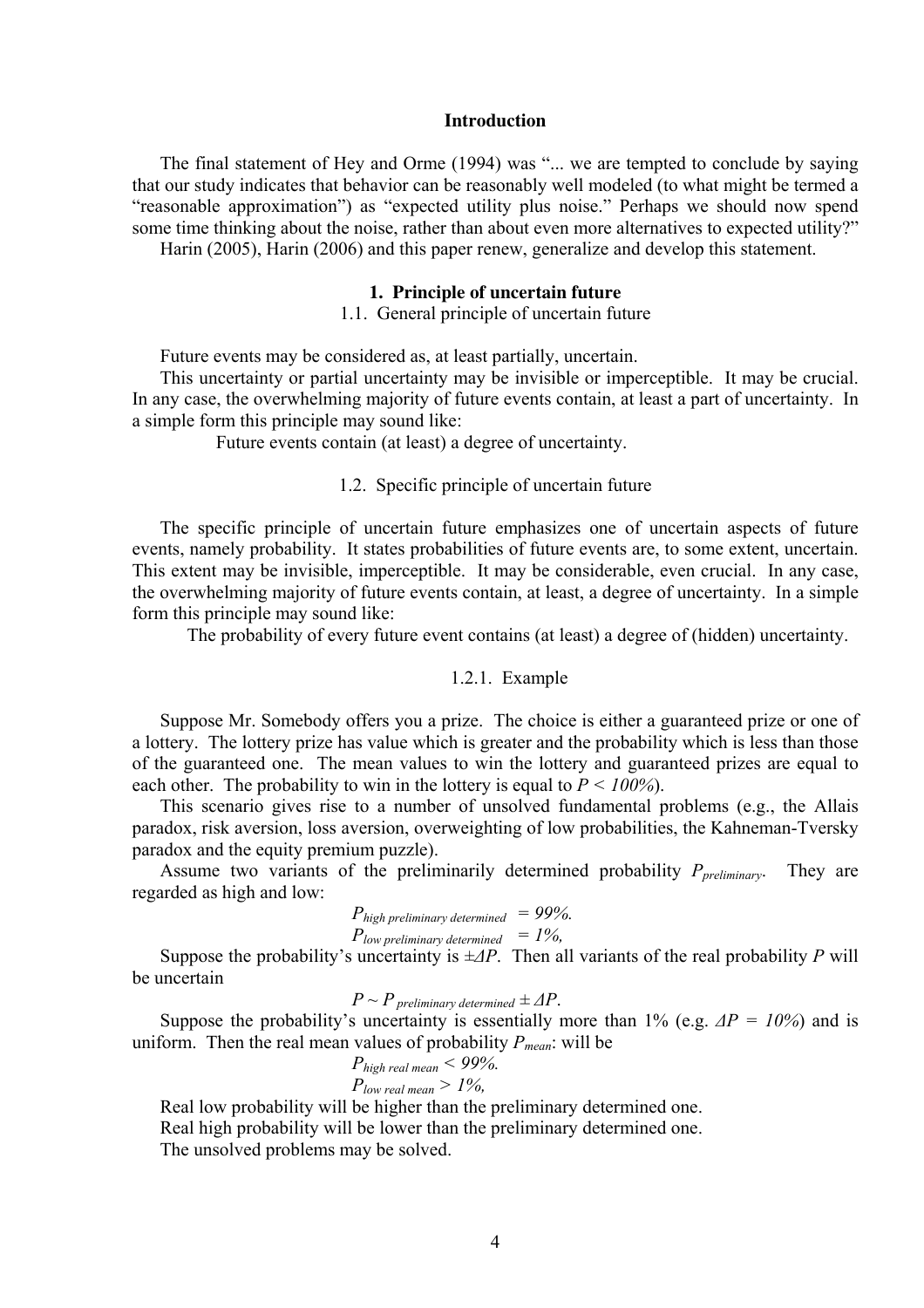# 1.3. Miscellaneous Evident and hidden (latent) uncertainties

There are evident and hidden, latent uncertainties. To consider evident uncertainties is, in a sense, obvious and trivial and often not beneficial. The primary (but not the only) goal of the principle of uncertain future is to consider hidden, latent uncertainties.

So, the situation of the example contains the evident uncertainty in the lottery (You may either win or not). But there is a hidden uncertainty. It is, e.g., the probability of winning in the lottery (and in reality receive your prize) may not be certainly equal to P (The lottery may have a defect or suffer a failure; suddenly, you or Mr. Somebody may become ill; Mr. Somebody's offer may be a joke or trick; anybody (curious person, terrorist, policeman, etc.) may interfere in the process, etc.).

# Influence of the principle

In some cases, an influence of this principle will be negligible. In some cases, this influence will improve a precision of calculations. In some cases, it will be essential, even critical. But it is sufficiently essential and usual to prevent the economic theory to be developed as successful as it might be.

So, instead of 50 years of numerous attempts at solving the famous paradox of Nobel laureate Allais, another Nobel laureate, Kahneman, along with Thaler, (2005) noted "… the paradoxes of Allais (1953) … have demonstrated inconsistency in preferences."

In any case, collective elaborate definition, development and application of the principle of uncertain future will improve the scientific accuracy of economic theory.

#### Literature review

Generally, the approach of the principle renews, generalizes and develops the results of Hey and Orme (1994).

The search of the term "principle of uncertain future" in economic literature found in titles or keywords offers no examples in the predominant meaning of this paper.

The classical review in Schoemaker (1982) and the most recent (one month before Harin (2005), which was the first feature paper on this idea) review in Quiggin and Chambers (2005) do not mention this idea. The author's review of RePEc from 1969 does not find this idea either.

Similar or supporting ideas are primarily in Hey and Orme (1994) and secondly, e.g., in Quiggin (2005) and Novarese (2002).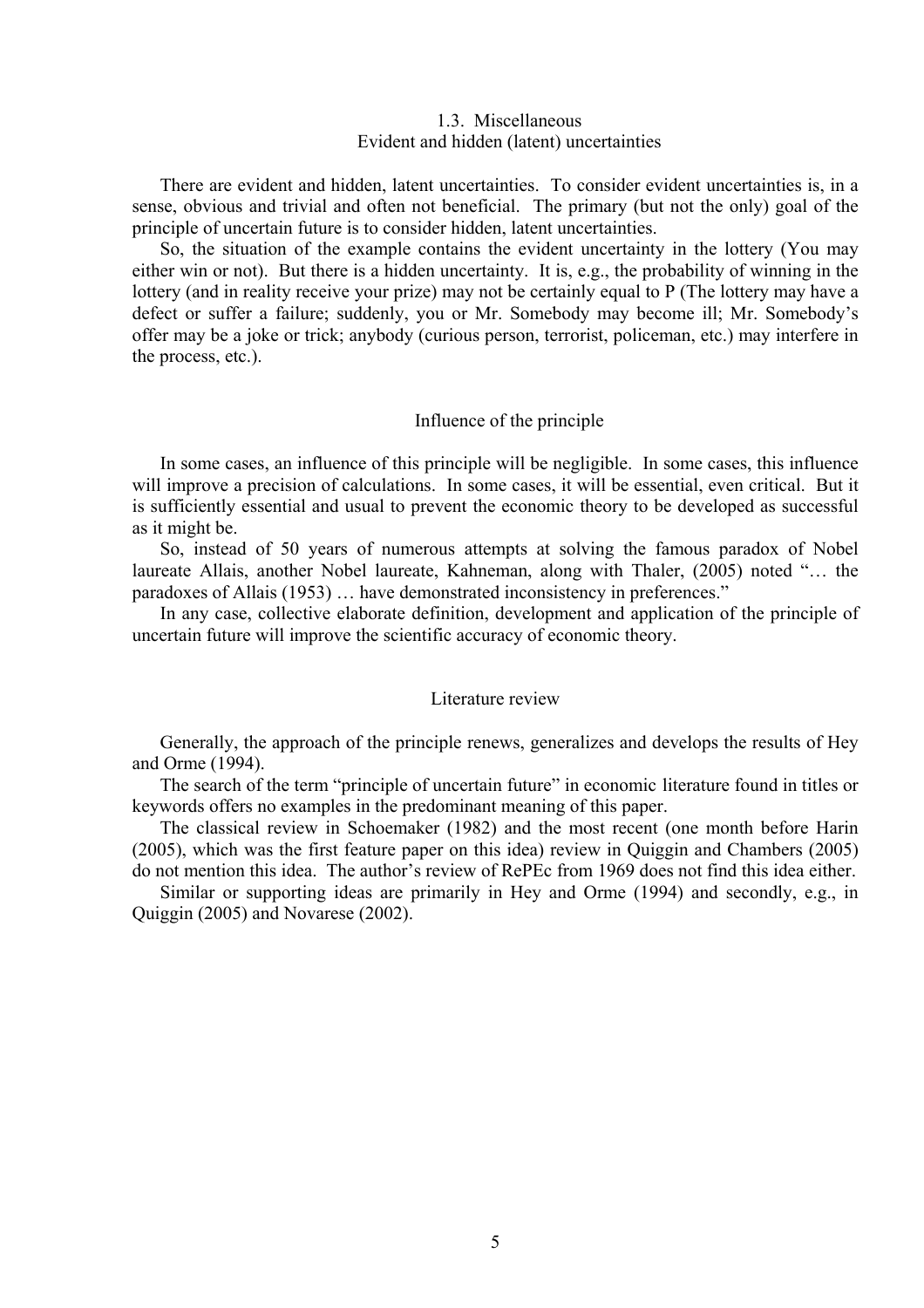# Questions, generalizations and analogies

At the present time, the name and wording of the principle are open to questioning. Advice is welcomed.

Generally, this principle may be also treated and referred to as the "Economic uncertainty principle" or the "Future uncertainty principle" or the "Principle of future's uncertainty" or the "Principle of hidden uncertainties," etc.

The principle of uncertain future may be, to some extent, treated in terms of incomplete or asymmetric information.

There are evident analogies between Heisenberg's uncertainty principle and Einstein's general and specific theories of relativity on one hand and the principle of uncertain future on the other. There is an evident influence of the great physicians on the new principle.

Moreover, the principle of uncertain future can be, to some extent, the consequence of Heisenberg's uncertainty principle. Indeed, one cannot simultaneously measure both impulse and position better than with uncertainty

$$
\Delta p \times \Delta x \geq \hbar / 2
$$

where

*∆p* - impulse uncertainty,

*∆x* - position uncertainty,

*ћ* - Planck's constant divided by 2π.

This fact, along with the actual impossibility to know all the reasons and origins of future events, can give rise to future events' uncertainties.

The situation, when comparing the economic theory without and with the principle of uncertain future, is in a sense analogous to the situation when comparing classical and quantum physics. Classical physics does not consider Heisenberg's uncertainty principle, which is one of the cornerstones of quantum physics. The "classical" economic theory does not consider the principle of uncertain future.

Consider these two processes:

a process which is a basic one for economics – a choice of an outcome which probability is *P*,

and

a process which is a basic one for physics – a scattering on a barrier which the height is  $H$ .

In both cases, when the uncertainty is essential:

 for high *P* and *H* the choice and the scattering are lower than those of the classical theory; for low *P* and *H* the choice and the scattering are higher than those of the classical theory.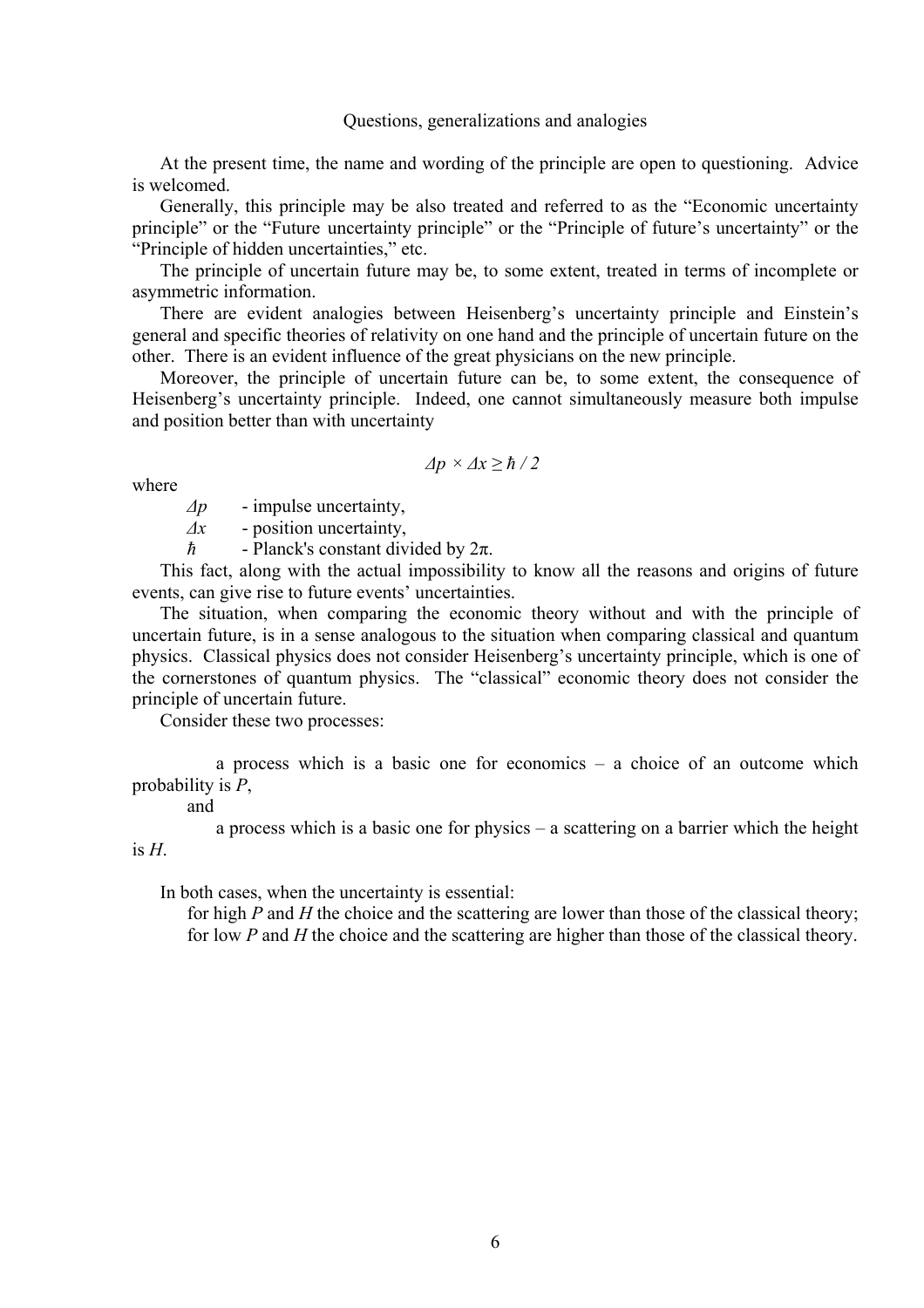# 1.4. Analysis of the specific principle 1.4.1. Mathematical expression of the principle

Mathematically, this principle may be written in the form of two expressions:

The first (1.1a)  $P \sim P_{\text{preliminary}} + \Delta + P(S_{\text{Stuation}}; P_{\text{preliminary}}) - \Delta + P(S_{\text{Stutation}}; P_{\text{preliminary}})$ 

where and below

| $\boldsymbol{P}$  | - the value of real or future probability;                     |
|-------------------|----------------------------------------------------------------|
| $P_{preliminary}$ | - the preliminarily determined $P$ ;                           |
| $S_{Situation}$   | - a set of parameters of the situation                         |
| $\Delta_+ P$      | - the part of probability's uncertainty, which increases $P$ ; |
| AP                | - the part of probability's uncertainty, which decreases $P$ ; |

or, simplified,

(1.1)  $P \sim P_{\text{preliminary}} \pm \Delta P(S_{\text{Situation}}; P_{\text{preliminary}})$ 

where

 $\Delta P$  = (plus)  $\Delta_+ P$  and (minus)  $\Delta_- P$ 

The second

(1.2)  $P_{mean} = P_{preliminary} + \delta P(S_{Situation}; P_{preliminary})$ 

where

*Pmean* - the mean value of *P*; *δP* - the shift, the bias of the mean value of real or future *P* in the comparison with the value of preliminarily determined *P* (*δP* may be positive or negative).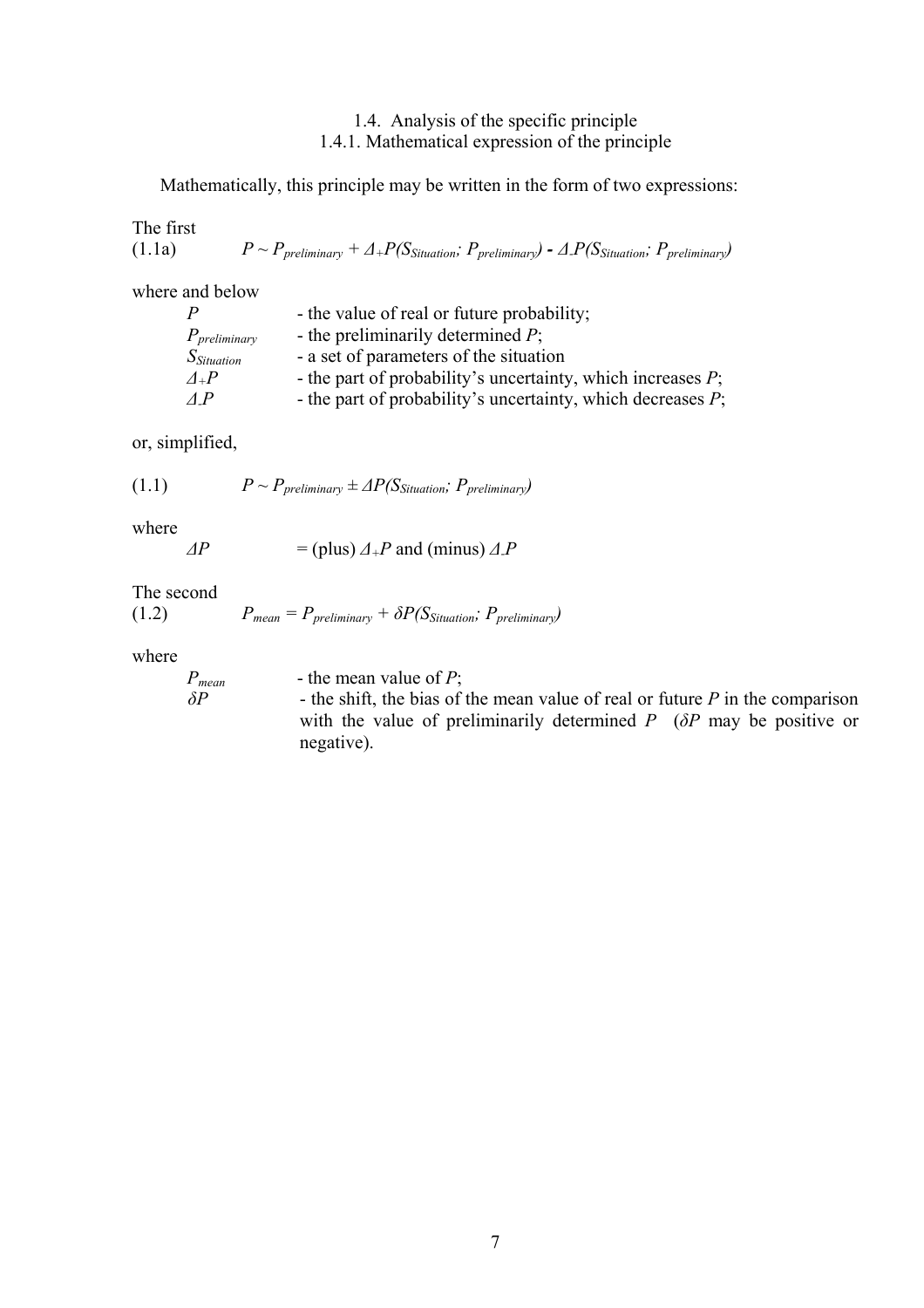# 1.4.2. First consequence

The aforementioned example

| $P_{high\, preliminary}$ | $= 99\%.$ |
|--------------------------|-----------|
| $P_{low\, preliminary}$  | $= 1\%$ , |
| $P_{high \, mean}$       | $< 99\%.$ |
| $P_{low \, mean}$        | $>1\%$ ,  |

using equation (1.2)

and

 $P_{mean} = P_{preliminary} + \delta P$ 

may be generalized and written in the following format:

$$
\delta P_{high} < 0
$$
\n
$$
\delta P_{low} > 0
$$

where and below (in paragraph 
$$
1.4.2
$$
)

*high* - refers to *Ppreliminary* (and corresponding *P*), such as (100% - *Ppreliminary*) is small in comparison with  $\Delta$ <sup>+</sup>*P* 

where and below

*low* - refers to *Ppreliminary* (and corresponding *P*), such as *Ppreliminary* is small in comparison with *∆-P* 

or

| (2.1b) | $P_{high\,mean}$  | $P = P$ high preliminary. $ \delta P  \leq P$ high preliminary. |
|--------|-------------------|-----------------------------------------------------------------|
|        | $P_{low \, mean}$ | $P_{low\, preliminary} +  \delta P  > P_{low\, preliminary}$    |

| or, simplified, |                   |                                       |
|-----------------|-------------------|---------------------------------------|
| (2.1)           | $P_{high\ mean}$  | $\langle P \rangle$ high preliminary. |
|                 | $P_{low \, mean}$ | $> P_{low\, preliminary}$             |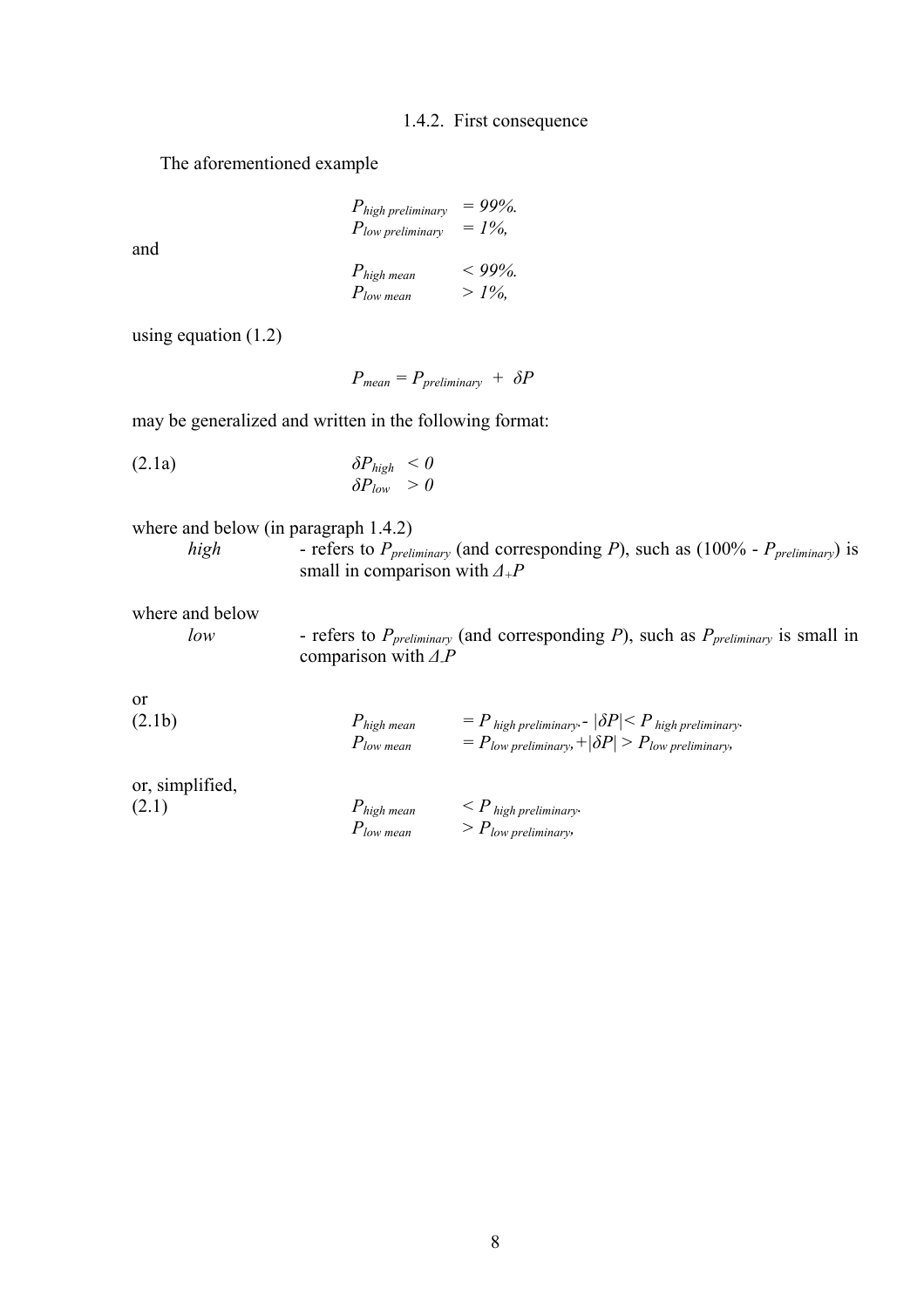#### 1.4.3. First hypothesis

Compare these two events: a preliminarily uncertain event and a preliminarily certain event, e.g., a lottery and a guarantee. When the other conditions of these events are the same or similar to each other, the first hypothesis of the approach (or theory) of uncertain future states:

The shift of the probability of the preliminarily certain event is sufficiently less in comparison with that of the preliminarily uncertain (high probability) event.

(There is no need for such a hypothesis regarding low probabilities)

More precisely (in terms of final mean values):

*δPcertain* - the shift of the probability of the preliminarily certain event is as small (in comparison with  $\delta P_{high}$  - to that of the preliminarily uncertain (high probability) event) as to ensure the existence of a finitely small vicinity  $v_{100\%}$  near P=100%, such as for the mean real values of probabilities  $P_{high\ mean} = P_{preliminary}$  -  $|\delta P|$  and  $P_{certain\ mean} = 100\%$  -  $|\delta P_{certain}|$ 

$$
\frac{P_{high\,mean}}{P_{certain\,mean}} < \frac{P_{high\,pre\,lim\,inary}}{P_{certain\,pre\,lim\,inary}}
$$

where and below

*high* - refers to *Ppreliminary* (and corresponding *P*), such as *100% − v*<sub>100%</sub> ≤  $P_{\text{high preliminary}}$  < 100% (v<sub>100%</sub> > 0; v<sub>100%</sub> = const).

Typically, it should be sufficient to be true

$$
|\delta P_{certain}| \leq |\delta P((100\% - v_{100\%})_{preliminary})|
$$

This hypothesis is intuitively obvious. Indeed, to be preliminarily certain, the event must have additional means to support this excess of certainty. However it is hard to be precisely and generally proved. Hopefully, it may be proven by collective efforts in the next few years.

Though being not exactly and generally proved, this hypothesis helps, at least partially, to rationally explain a number of remaining unsolved problems (See below in 2. Problems solving).

#### 1.4.4. Example

The first hypothesis allows transformation from absolute values to normalized (relative) ones. From

$$
P_{high\ mean} < P_{high\ preliminary}.
$$
\n
$$
P_{low\ mean} > P_{low\ preliminary}.
$$

defining normalized values *P* / *Pcertain* as *Pnormalized*, we obtain

(2.2) 
$$
P_{high\ mean\ normalized} < P_{high\ preliminary}.
$$
\n
$$
P_{low\ mean\ normalized} > P_{low\ preliminary}.
$$

And, defining  $P_{mean normalized}$  as  $P$ , we may rewrite (2.2) in the simplified form as

(2.3) 
$$
P_{high} < P_{high} \frac{\text{y}}{\text{y}} \geq P_{low} \text{preliminary}.
$$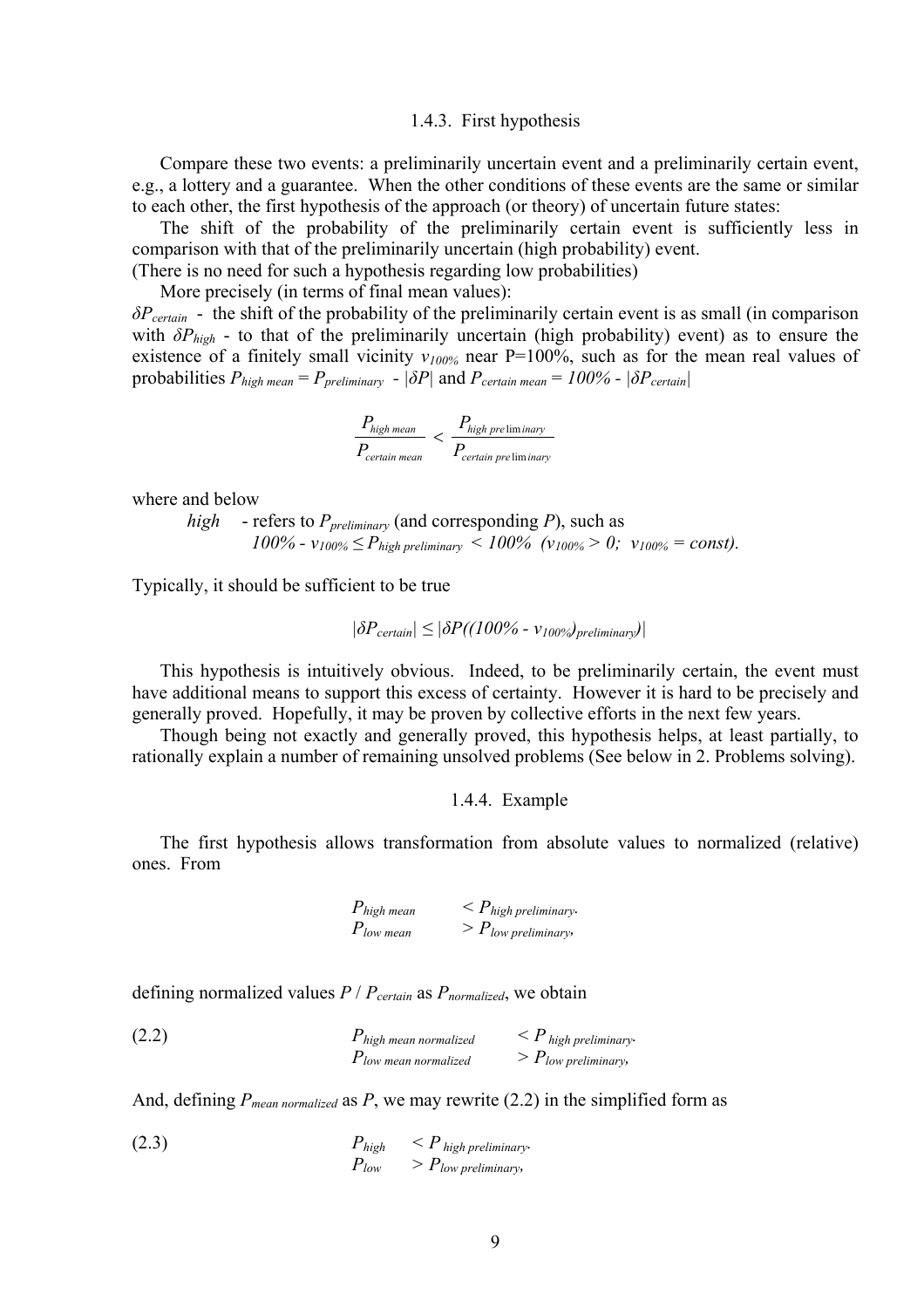# **2. Solution of problems**

2.1. General

The principle of uncertain future can explain, at least partially, a number of problems.

2.2. Allais paradox, risk aversion, overweighting of low probabilities …

First old fundamental problems, which can be explained, are the Allais paradox, the Ellsberg paradox, uniform explanation of both gains and losses, overweighting of low probabilities, risk aversion, loss aversion and the equity premium puzzle.

2.2.1. First type of results. High probabilities

Let us reconsider a part of the preceding example for probabilities which are close to 100%: Suppose Mr. Somebody offers you a choice of only one of the following:

A guaranteed gain of \$99. Or

A lottery:

The gain of <sup>1</sup>\$100 with the probability  $P_{(preliminary)} = 99\%$  or \$0 with the (preliminary) probability 1%.

The mathematical expectations of guarantee  $M_{\text{guarant}}$  and lottery  $M_{\text{lot}}$  outcomes are exactly the same:

$$
M_{\text{guarant}} = $99 \times 100\% = $99, \quad M_{\text{lott}} = $100 \times 99\% = $99, \quad \text{so, $99 = $99.
$$

But the well-determined experimental fact is: in similar experiments the obvious majority of people chose the guaranteed gain instead of the lottery (See, e.g., Tversky and Wakker 1995). This is a modification of the aforementioned classical Allais paradox (See Allais 1953).

#### An explanation

"Anything-can-happen": the lottery may have defects or suffer a failure; Mr. Somebody or you may fall ill; Mr. Somebody's offer may be a joke or trick; anybody (curious person, terrorist, policeman, etc.) may interfere in the process etc.

So, the real probabilities will be uncertain (independently of whether the preliminary ones are or not). For example, for, e.g.,  $\delta P = -12\%$  and  $\delta P_{\text{vurant}} = -5\%$  and normalizing  $P_{\text{vurant}}$  to 100%,

| $100\%$ - 5% = 95%,<br>$95\% : 95\% = 100\%$ | $99\% - 12\% = 87\%.$<br>$87\% : 95\% = 91.58\% \sim 92\%.$ |                      |
|----------------------------------------------|-------------------------------------------------------------|----------------------|
| $M_{guarant} = $99 \times 100\% = $99,$      | $M_{\text{lott}} = \$100 \times 92\% \leq \$92$             | so, $$99 \geq $92$ . |

So, really, the mathematical expectation of the guarantee outcome is more than that of the lottery outcome.

Therefore, the choice of the majority of people may correspond exactly to the mathematical expectations.

So, the specific principle of uncertain future and its first hypothesis can naturally and clearly explain this and similar examples.

<sup>&</sup>lt;sup>1</sup> For experiment's accuracy, both \$99 and \$100 should be in \$1 banknotes. So 99 and 100 banknotes of \$1.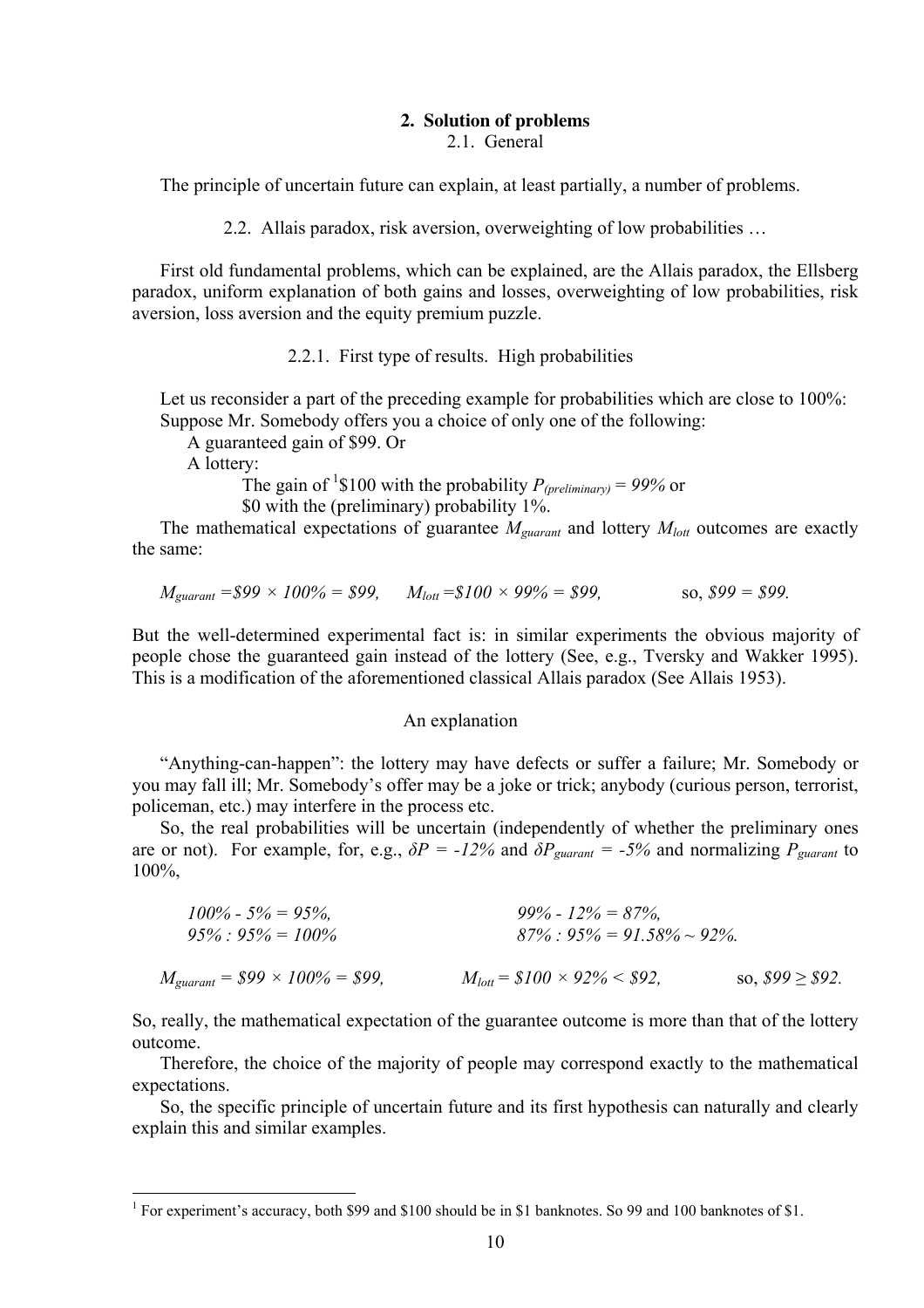# 2.2.2. Second type of results. Gains and losses The complication of the Allais paradox

We may complicate the previous paradox and may compare these two experiments:

1) Mr. Somebody offers you a choice of only one of the following<sup>2</sup>:

A guaranteed gain of \$99. Or

A lottery:

The gain of \$100 with the probability 99% or \$0 with the probability 1%.

2) Mr. Somebody offers you a choice of only one of the following:

A guaranteed loss of \$99. Or

A lottery:

The loss of \$100 with the probability 99% or

\$0 with the probability 1%.

The mathematical expectations of the guarantee and lottery outcomes are exactly the same in both experiments. But in similar experiments, the overwhelming majority of people chose (See, e.g., Di Mauro and Maffioletti 2004):

- in the case of gains the guaranteed gain instead of the lottery one.<br>- in the case of losses the lottery loss instead of the guaranteed one.
- in the case of losses the lottery loss instead of the guaranteed one.

The possible well-known "natural and clear explanation" of gains in the Allais paradox by means of risk aversion cannot supply any uniform explanation for both gains and losses. The result of this explanation is gains' risk aversion and losses' risk seeking.

## An explanation

The ideal preliminary equalities are:

| for gains  | $$99 \times 100\% = $99$     | $$100 \times 99\% = $99,$  | so, $$99 = $99$ .        |
|------------|------------------------------|----------------------------|--------------------------|
| for losses | $-899 \times 100\% = -899$ , | $-100 \times 99\% = -199,$ | so, $-$ \$99 = $-$ \$99. |

For real biases, e.g. (See 2.2.1),  $\delta P = -12\%$  and  $\delta P_{\text{guarant}} = -5\%$  and normalized  $P_{\text{guarant mean}} =$ *100%* and  $P_{mean} = 92\%$  we have:

| for gains:  | $$99 \times 100\% = $99$    | $$100 \times 92\% = $92$$    | so, $$99 > $92$ .        |
|-------------|-----------------------------|------------------------------|--------------------------|
| for losses: | $-$ \$99 × 100% = $-$ \$99, | $-\$100 \times 92\% = -\$92$ | so, $-$ \$99 < $-$ \$92. |

So, actually:

the mathematical expectation of the guarantee gains' outcome is more than that of the lottery one.

the mathematical expectation of the lottery losses' outcome is more than that of the guarantee one.

Therefore, in both experiments, the choice of the majority of people may be considered from the unified point of view and uniformly. This choice may correspond exactly to the mathematical expectations.

Therefore, the specific principle of uncertain future and its first hypothesis can naturally and clearly explain this and similar examples as well.

<sup>&</sup>lt;sup>2</sup> For experiment's accuracy, both \$99 and \$100 should be in \$1 banknotes. So 99 and 100 banknotes of \$1.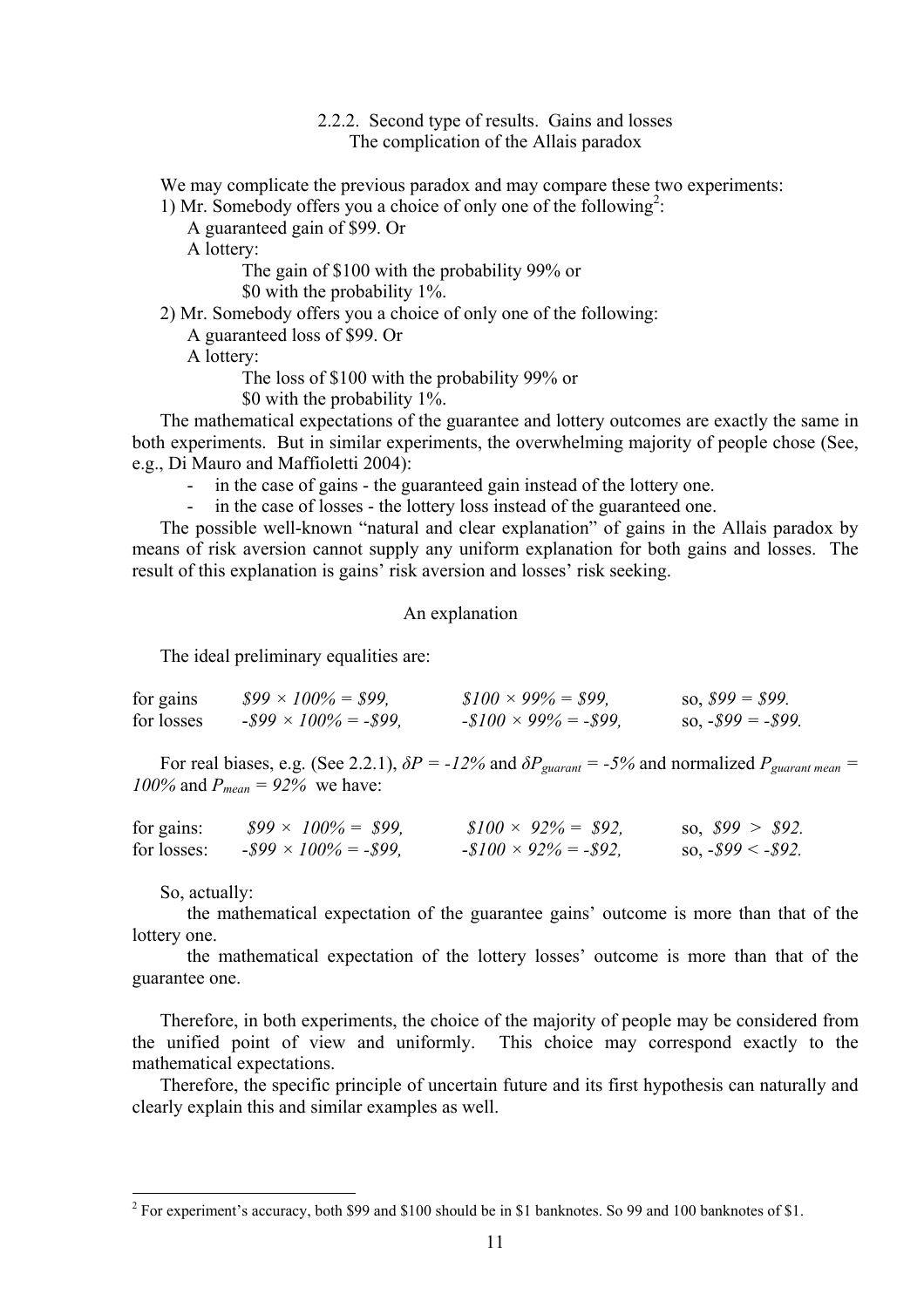2.2.3. Third type of results. Low probabilities

Let us reconsider a part of the previous example for probabilities which are close to 0%: Suppose Mr. Somebody offers you a choice of only one of the following<sup>3</sup>:

A guaranteed gain of \$1. Or

A lottery:

The gain of \$100 with the probability  $P_{\text{lott}} = 1\%$  or

\$0 with the probability 99%.

The mathematical expectations of guarantee *Mguar* and lottery *Mlott* outcomes are exactly the same:

$$
M_{\text{guar}} = \$1 \times 100\% = \$1, M_{\text{lott}} = \$100 \times 1\% = \$1,
$$
 so,  $\$1 = \$1.$ 

But the well-determined experimental fact is: in similar experiments the obvious majority of people chose the lottery gain instead of the guaranteed one (See, e.g., Tversky and Wakker 1995). This fact is additionally not explained.

## An explanation

Due to the specific principle of uncertain future and its first hypothesis

$$
P_{\text{lott low mean}}/P_{\text{certain mean}} > P_{\text{lott low preliminary}}/P_{\text{certain preliminary}} = 1\%
$$

For shifts from the preliminary to real values, which are equal to, e.g.,  $\delta P = 1\%$  and  $\delta P_{\text{guarant}}$  $= -2\%$  and normalized  $P_{\text{guarant normalized}} = 100\%$  and  $P_{\text{mean normalized}} = 2\%$  we have:

$$
M_{guarant} = $1 \times 100\% = $1,
$$
  $M_{lott} = $100 \times 2\% < $2,$  so, \$2 > \$1.

So, really, the mathematical expectation of the lottery outcome is more than that of the guarantee outcome.

Therefore, the choice of the majority of people may correspond exactly to the mathematical expectations.

So, the specific principle of uncertain future and its first hypothesis can also naturally and clearly explain this and similar examples.

2.3. Universality and uniformity of the approach of the principle

Thus, the principle of uncertain future, particularly the specific principle of uncertain future, can, from the unified point of view and uniformly, explain more than one type of unsolved fundamental problems with the additional help of only one hypothesis.

(Hopefully, this hypothesis may be proven by collective efforts in the next few years)

<sup>&</sup>lt;sup>3</sup> For the experiment accuracy, both \$99 and \$100 should be in \$1 banknotes. So 99 and 100 banknotes of \$1.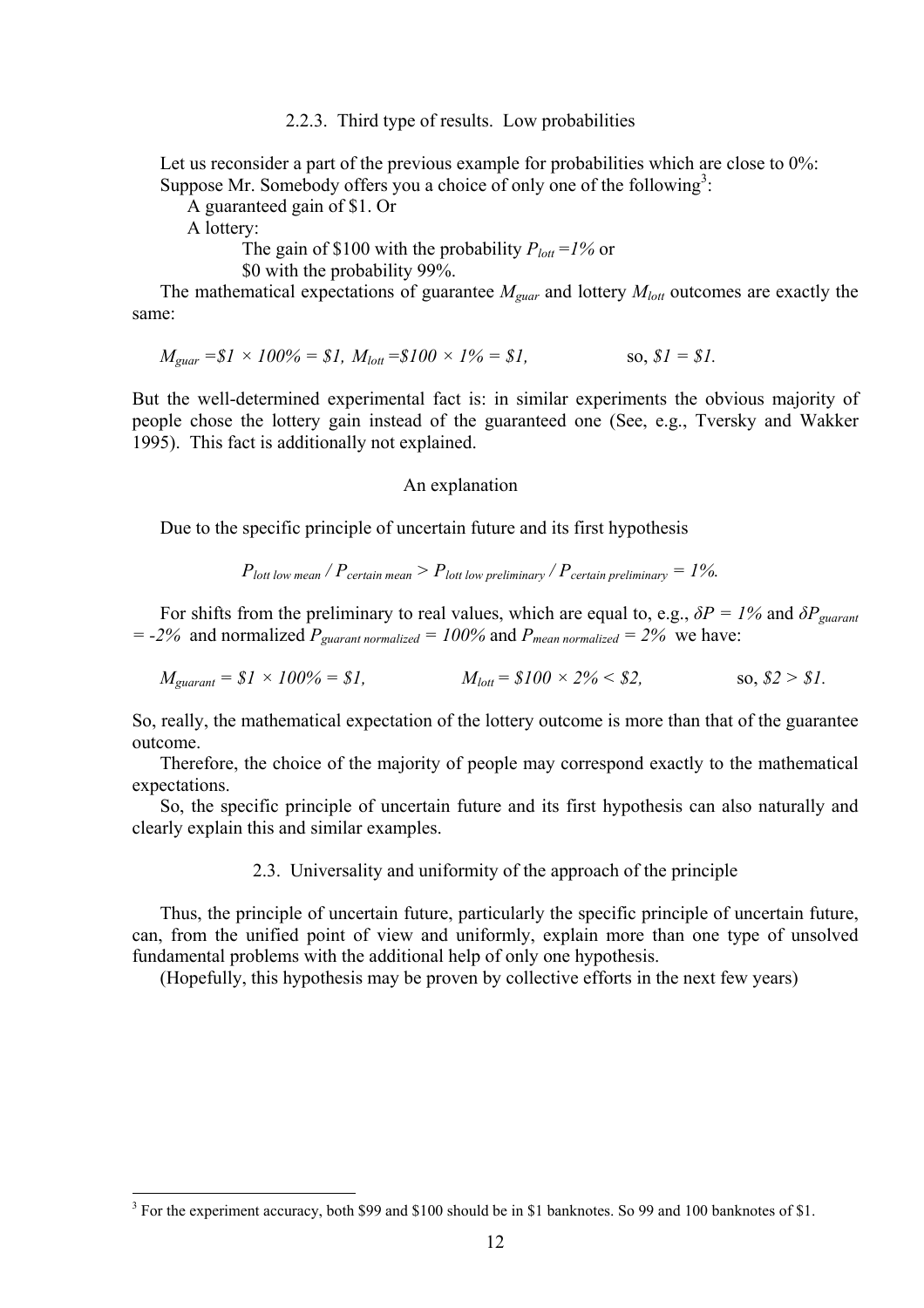# **3. Arrangements' infringements**

3.1. This paper

The approach of arrangements' infringements was introduced in Harin (2005). However, instead of following explanatory papers, this approach was not understudied by the scientific community.

A paper about the economic uncertainty principle (as the generalization of arrangements' infringements) (Harin 2006) has not achieved such understanding either.

So, more than a year's worth of attempts of explanation of the new approach have shown:

The author, dealing with the approach for more than 5 years, has failed (and, probably, cannot) to explain it clearly to researchers facing the approach for the first time.

So, explainers and interpreters of the approach are needed.

# 3.2. Arrangements' infringements

The idea of arrangements' infringements is essentially the same as that of the principle of uncertain future. Actually (and historically), the principle of uncertain future is the generalization of the idea of arrangements' infringements. Arrangements' infringements are, in a sense, more particular and exact approach. The first and second hypotheses of the arrangements infringements approach (See Harin 2004) are somewhat similar to the specific principle of uncertain future and its first hypothesis.

Below, the approach of arrangements' infringements is summarized.

# 3.2.1. Definitions

Arrangements will refer to arrangements, agreements, assumptions, regulations, bargains, contracts, plans, projects, etc.

Infringements will refer to infringements, breaches, modifications, disturbances, deviations, alterations, etc.

A condition will refer to a condition, term, circumstance, characteristic, etc. Naturally, the term "condition" means the essential, material condition.

An arrangement infringement will refer to an infringement of at least one of the arrangement conditions that take place after the decision to fulfill this arrangement was made.

3.2.2. Hypotheses. First results. Applications.

The first hypothesis of the approach is:

When risky outcomes have probabilities, which are almost the same as the guarantee (100%), the arrangement infringement possibility can lessen real, objective probabilities and mathematical expectations of such risky outcomes in comparison with the guaranteed ones.

This hypothesis is obvious though challenging to prove. It is actually the result, even two types of results: explanations of problems of high probabilities and gains and losses.

Arrangements are the fundamental concept of economics and widespread economic events. They are the constituent elements of the majority of items in economic theory. Infringements of arrangements have similar significance. The variety of applications' fields of idea's approach can be as important and as wide as that of arrangement infringements. In particular, these fields can be investment, banking, insurance, trade, industry, business projects estimation, planning and forecasting.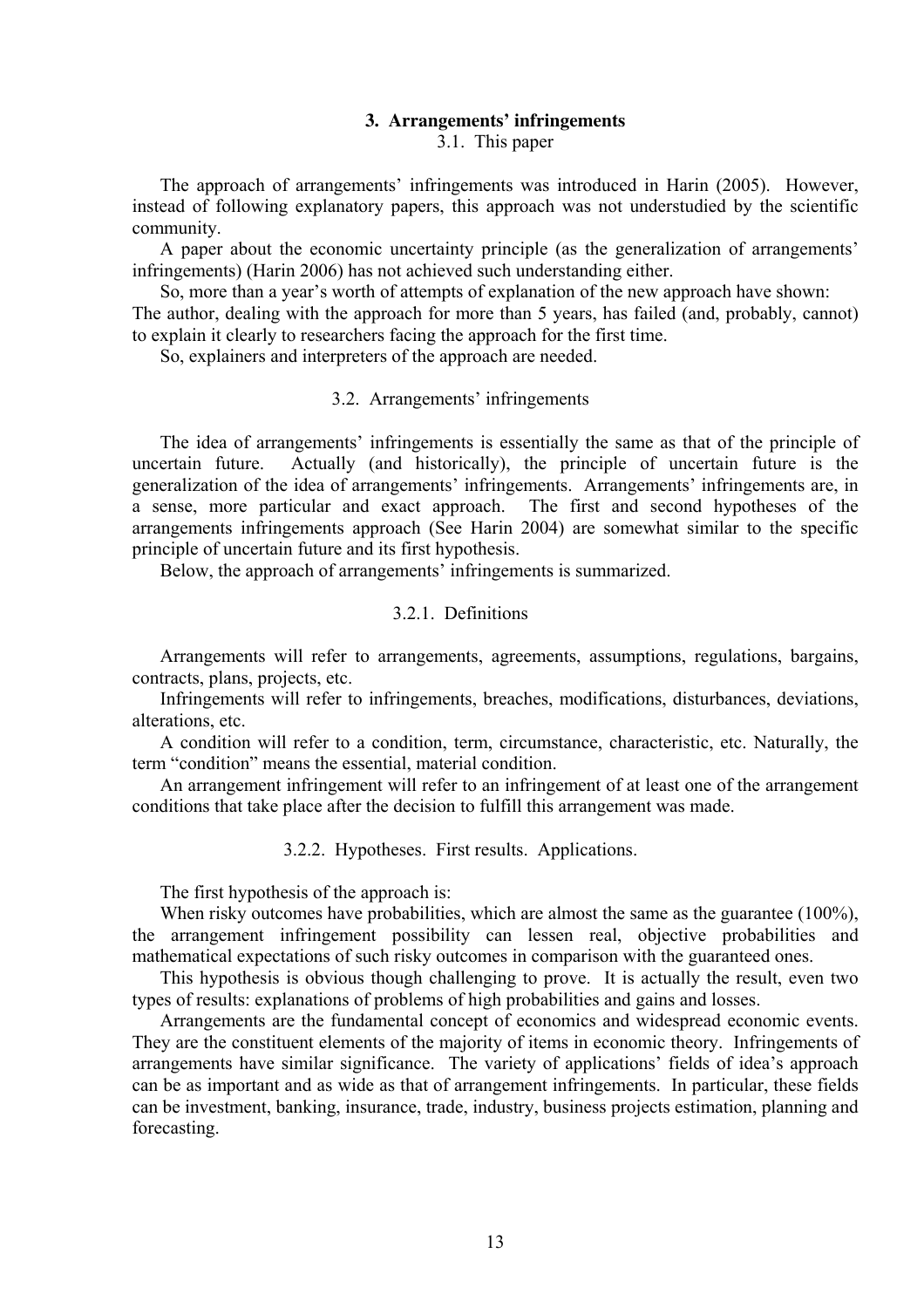# 3.2.3. Analogies

Arrangements' infringements have rich analogs in other sciences:

Arrangements' infringements can be, in a sense, referred to as a "friction," "dissipation," "noise," "Brownian motion," etc. in economics. (Problems of noise, noise traders, etc. are discussed in economics. See, e.g., Capuano 2006, Chay et al 2005 and Hey 2005.)

These analogs are of obvious original importance.

Moreover, often, friction, dissipation and noises hide or mask the action of an important law or laws. An example is Galilean's insight regarding uniform motion. Such motion could not be observed in practice during Galilean times because of the hidden action of friction.

Arrangements' infringements (even their possibilities) can hide the action of economic laws.

The accurate accounting of arrangements' infringements and their possibility can clear this action and these laws.

So, arrangements' infringements can be, to some extent, as fundamental, important and widespread in economics as their analogs in other sciences.

So, arrangements' infringements can be, to some extent, as fundamental, important and widespread in economics as economic laws, whose actions they hide.

These analogies and conclusions may also be, at least partially, applied to the principle of uncertain future.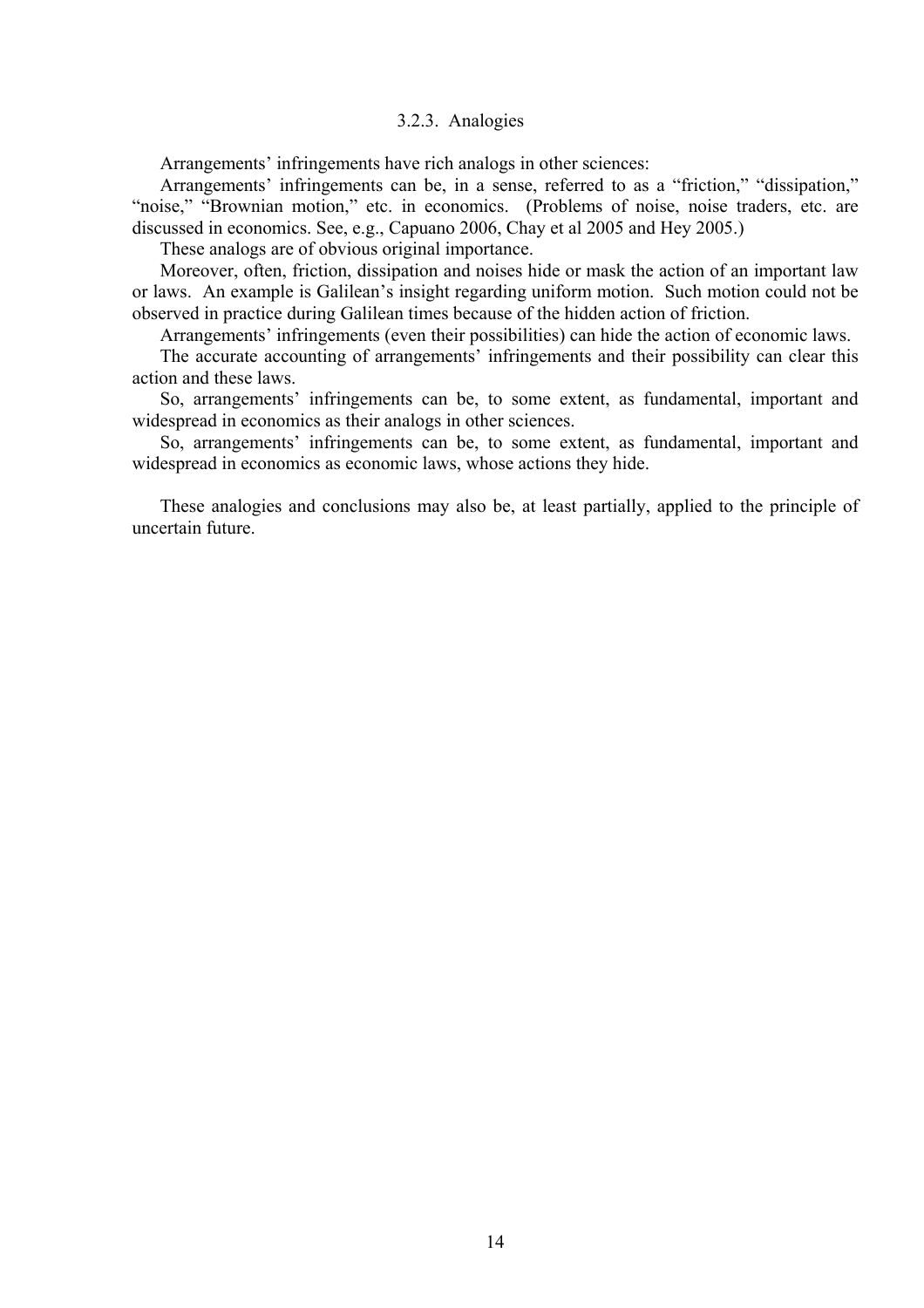## **Conclusions**

Harin (2005), Harin (2006) and this paper renew, generalize and develop the results of Hey and Orme (1994). In a simplified form, the conclusions of this paper may be drawn as follows: The general principle of uncertain future:

Future events contain a degree of (hidden) uncertainty.

The specific principle of uncertain future:

The probability of every future event contains a degree of (hidden) uncertainty.

Mathematically:

$$
P \sim P_{preliminary} \pm \Delta P
$$

$$
P_{mean} = P_{preliminary} + \delta P
$$

where and below

| $\boldsymbol{P}$  | - real (future) probability;                                                     |
|-------------------|----------------------------------------------------------------------------------|
| $P_{preliminary}$ | - the preliminarily determined value of $P$ ;                                    |
| AP                | - the uncertainty of the real (future) probability;                              |
| $\delta P$        | - the shift of the real mean value of $P$ in the comparison with the             |
|                   | preliminarily determined value of $P$ ( $\delta P$ may be positive or negative). |

The first result of the application of the specific principle of uncertain future:

$$
P_{high} < P_{high\,preliminary}
$$
\n
$$
P_{low} > P_{low\,preliminary}
$$

where

*high* - refers to probabilities, which values are near 100% *low* - refers to probabilities, which values are near  $0\%$ 

This result can, at least partially, solve the Allais paradox, risk aversion, loss aversion, overweighting of low probabilities, the Ellsberg paradox, uniform explanation of choices for both gains and losses, the equity premium puzzle and other unsolved problems.

Already this simple result provides the (preliminary) first of three stages of the explanation of the shape of the probability weighting function (See, e.g., Tversky and Wakker (1995) and Fehr-Duda et al (2006)).

So, the principle of uncertain future, approach of arrangements' infringements and results of their application may help the progress of utility & prospect theories (and the progress in neighboring research fields.

## **Acknowledgement**

The author dedicates this paper and, mainly, a subsequent article to Maurice Allais, whose fundamental paradox created the initial interest in the author to this sphere of research.